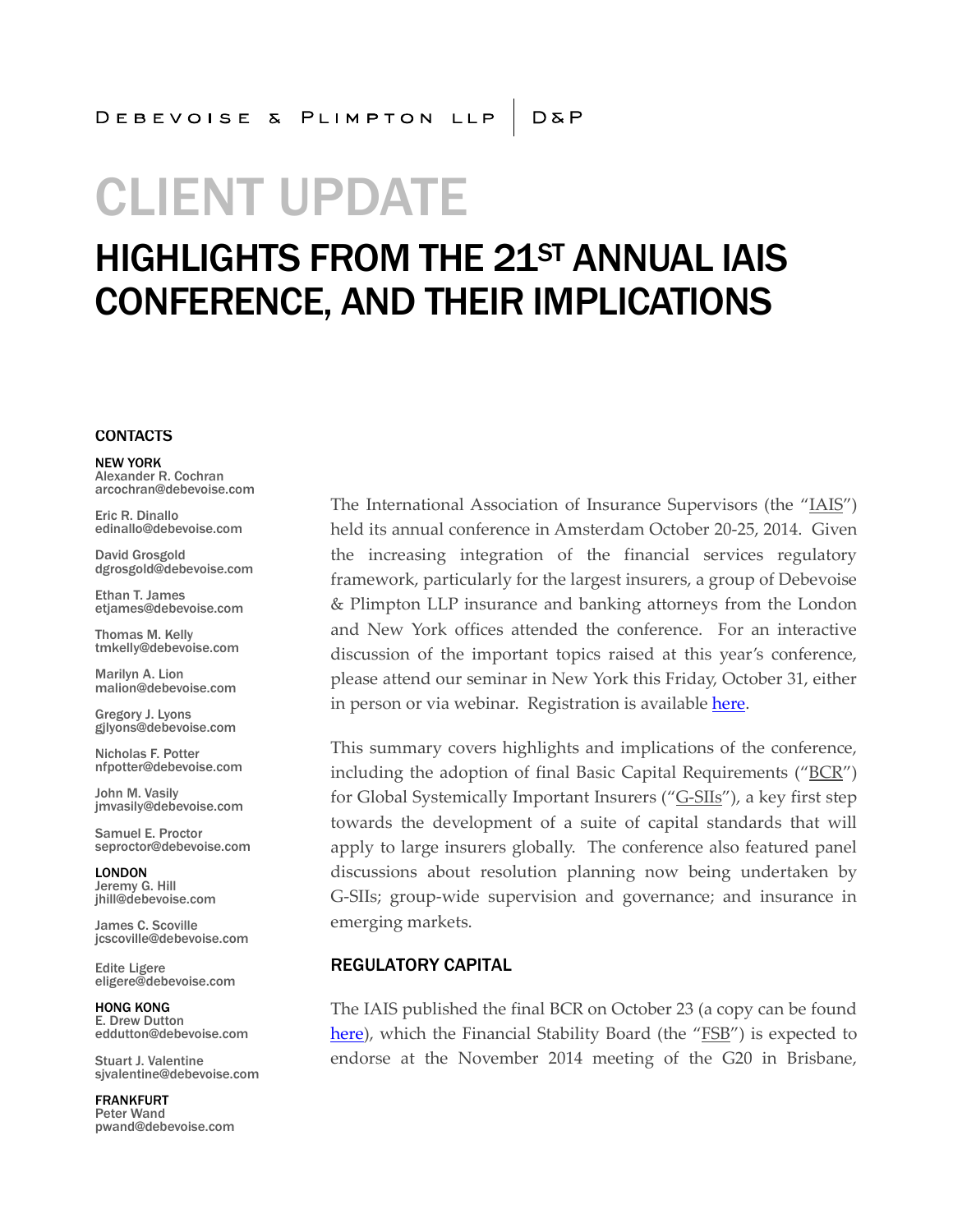### DEBEVOISE & PLIMPTON LLP D&P

Australia. G-SIIs will be required to begin reporting their regulatory capital as calculated under the BCR on a confidential basis to supervisors in 2015.

The BCR largely follows the proposal outlined by the IAIS in its July 2014 consultation paper. Some changes were made to the factors applied to various liability segments, as well as the capital charge on assets under management. Following field testing of the proposed BCR with G-SIIs and some other insurers, the level of the BCR has been set to fall between the upper and lower thresholds for regulatory supervision under Solvency II. The IAIS believes that at this level frequent breaches of the BCR should not occur "assuming normal business conditions", although the final level of capital requirements will not be known until the level of "Higher Loss Absorbency" requirements – which will be added to the BCR for G-SIIs – is finalized, which is expected to happen by the end of next year.

The final BCR framework classifies qualifying capital as either "core" or "additional". Importantly for U.S. insurers, the BCR adopts the proposed requirement that core capital consist of undated financial instruments, thereby effectively excluding financial instruments with a specified maturity, including surplus notes.

The BCR is the first in a series of proposed new capital standards that are intended to apply to large insurers globally. One of these requirements, a global group-wide Insurance Capital Standard (" $ICS$ ") that is due to be completed by the end of 2016, has prompted</u> concern among industry participants and some regulators about the speed of these significant developments, as well as the overall structure – with the latter concern focused on the appropriateness of setting capital requirements based on the market value of both assets and liabilities, and the volatility that may cause.

### RESOLUTION PLANNING

Regulators and industry representatives on the Recovery and Resolution panel discussed several elements of the resolution plans to be required of the nine G-SIIs, and which are likely, ultimately, to be extended to Internationally Active Insurance Groups  $("AAGs")$ . The FSB has published the general framework for these plans and this month provided updates focused on insurers.

Regulators on the panel recognized that insurers are different than banks but warned that those differences "should not be overstated", and thus lessons from the bank framework are relevant to pending insurer plans. The G-SII plans will be prepared at a group level, although filers also will need to devote significant attention to the resolution of underlying insurance entities. Panelists also emphasized that the insurance resolution planning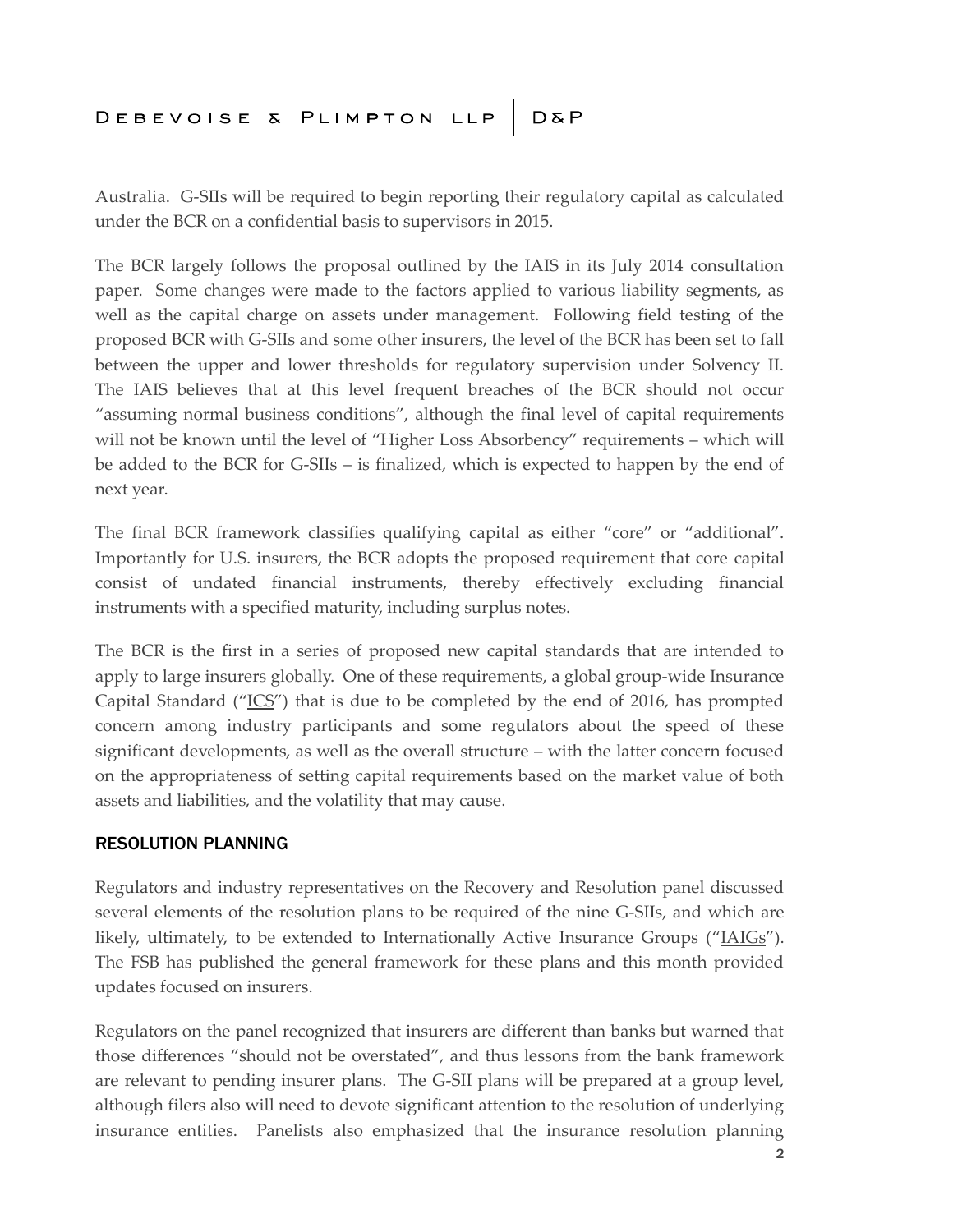process will be a "learning curve" for both the industry and the regulators, and that they expect annual plans to be refined and improved during the first 3-5 years after the initial plan is filed. The panelists cited the first resolution plans filed by the U.S. insurer nonbank systemically important financial institutions, AIG and Prudential, as informative models for both process and content. Debevoise assisted AIG in the preparation of its resolution plan.

Participants noted that, except in a few jurisdictions (notably the U.S.), the IAIS initiative to require recovery and resolution plans is not currently part of local law. However, it is likely that at least some jurisdictions will formally adopt the requirement and extend it to a larger class of insurers, for instance, through a directive in the European Union.

### GROUP-WIDE SUPERVISION AND GOVERNANCE

Discussions of IAIS initiatives for group-wide supervision and governance of G-SIIs and IAIGs focused on failures of governance as a key cause of the financial crisis and on the need for regulatory supervision and internal governance to take account of the risk culture of the particular company. There is a renewed focus on corporate governance at both group and individual entity levels by the International Monetary Fund (the " $IME"$ ), the G20 and the FSB, including in the FSB's guidance on supervisory interaction with financial institutions on risk culture, "A Framework for Assessing Risk Culture", published in April 2014.

Panelists drew particular attention to the need for strong board membership at both the parent and individual subsidiary level, for the building of a culture of ethical conduct through example at the most senior levels and for aligning incentives with behavior. Regulatory community commentators called for greater supervisory powers at the parent entity level, including access to the parent's board, access to and inspection of the parent's records and the power to conduct on-site supervisory visits at the parent level. An IMF spokesperson cited the conclusion of a recent IMF report that the lack of a group-wide supervisory framework in many jurisdictions represents a significant shortcoming in potential supervisory effectiveness.

### EMERGING MARKETS

The conference also highlighted emerging market issues, with a panel on financial inclusion, or low-income access to insurance, and the prominent presence of Ping An, the Chinese insurer and major conference sponsor (and a designated G-SII). Panelists emphasized the importance of educating consumers on insurance matters and strengthening insurance supervision in emerging markets. They also discussed insurers'